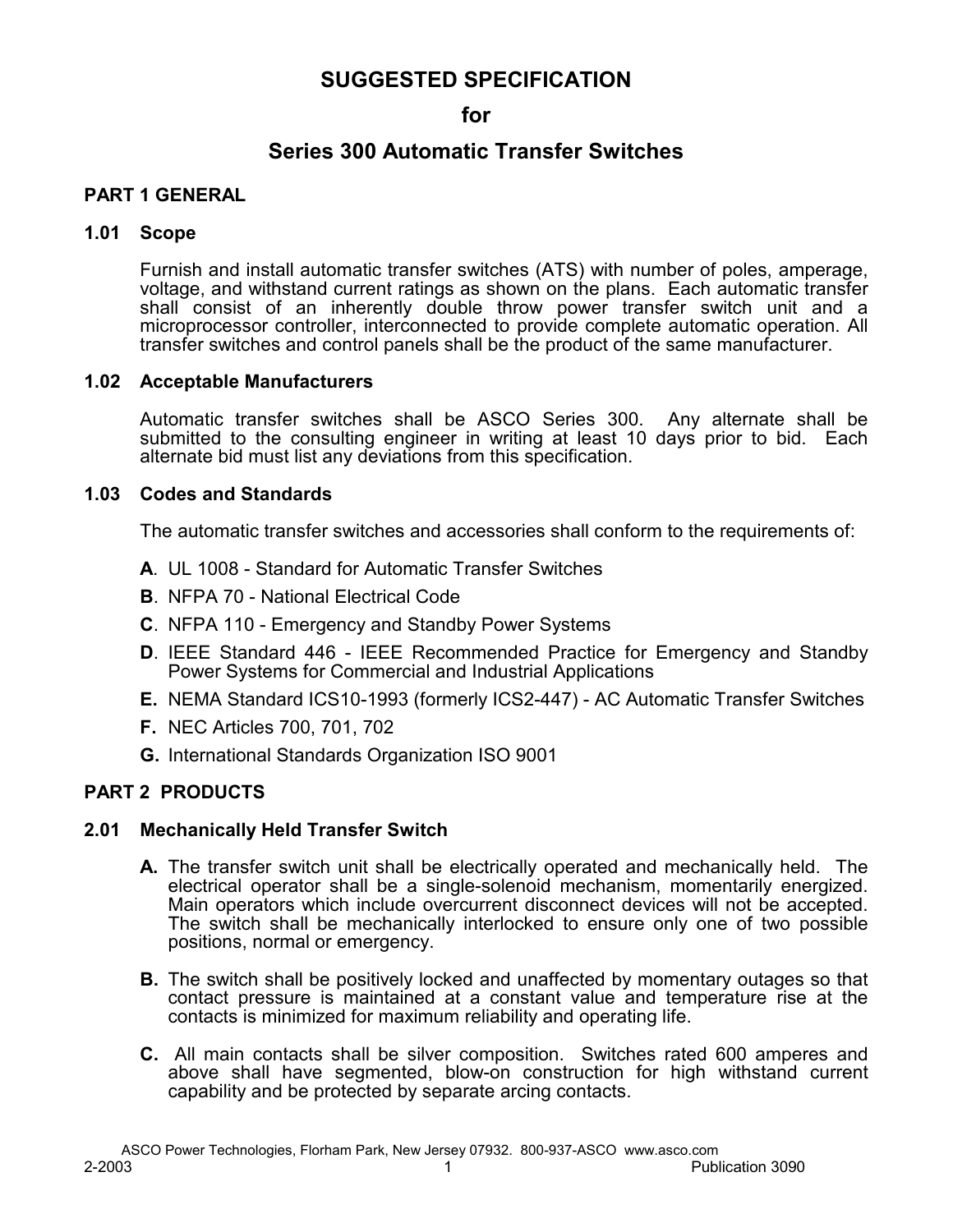- **D.** Inspection of all contacts shall be possible from the front of the switch without disassembly of operating linkages and without disconnection of power conductors. A manual operating handle shall be provided for maintenance purposes. The handle shall permit the operator to manually stop the contacts at any point throughout their entire travel to inspect and service the contacts when required.
- **E.** Designs utilizing components of molded-case circuit breakers, contactors, or parts thereof which are not intended for continuous duty, repetitive switching or transfer between two active power sources are not acceptable.
- **F.** Where neutral conductors must be switched, the ATS shall be provided with fullyrated neutral transfer contacts.
- **G.** Where neutral conductors are to be solidly connected, a neutral terminal plate with fully-rated AL-CU pressure connectors shall be provided.

## **2.02 Microprocessor Controller with Membrane Interface Panel**

- **A**. The controller shall direct the operation of the transfer switch. The controller's sensing and logic shall be controlled by a built-in microprocessor for maximum reliability, minimum maintenance, and inherent serial communications capability. The controller shall be connected to the transfer switch by an interconnecting wiring harness. The harness shall include a keyed disconnect plug to enable the controller to be disconnected from the transfer switch for routine maintenance.
- **B.** The controller shall be enclosed with a protective cover and be mounted separate from the transfer switch unit for safety and ease of maintenance. Sensing and control logic shall be provided on printed circuit boards. Interfacing relays shall be industrial grade plug-in type with dust covers.
- **C**. The controller shall meet or exceed the requirements for Electromagnetic Compatibility (EMC) as follows:
	- 1. ANSI C37.90A/IEEE 472 Voltage Surge Test
	- 2. NEMA ICS 109.21 Impulse Withstand Test
	- 3. IEC801-2 Electrostatic discharge (ESD) immunity
	- 4. ENV50140 and IEC 801 3 Radiated electromagnetic field immunity
	- 5. IEC 801 4 Electrical fast transient (EFT) immunity
	- 6. ENV50142 Surge transient immunity
	- 7. ENV50141: Conducted radio-frequency field immunity
	- 8. EN55011: Group 1, Class A conducted and radiated emissions
	- 9. EN61000 –4 11 Voltage dips and interruptions immunity

# **2.03 Enclosure**

- **A**. The ATS shall be furnished in a NEMA type 1 enclosure unless otherwise shown on the plans.
- **B.** Provide strip heater with thermostat for Type 3R enclosure requirements.
- **C.** Controller shall be flush-mounted display with LED indicators for switch position and source availability. It shall also include test and time delay bypass switches.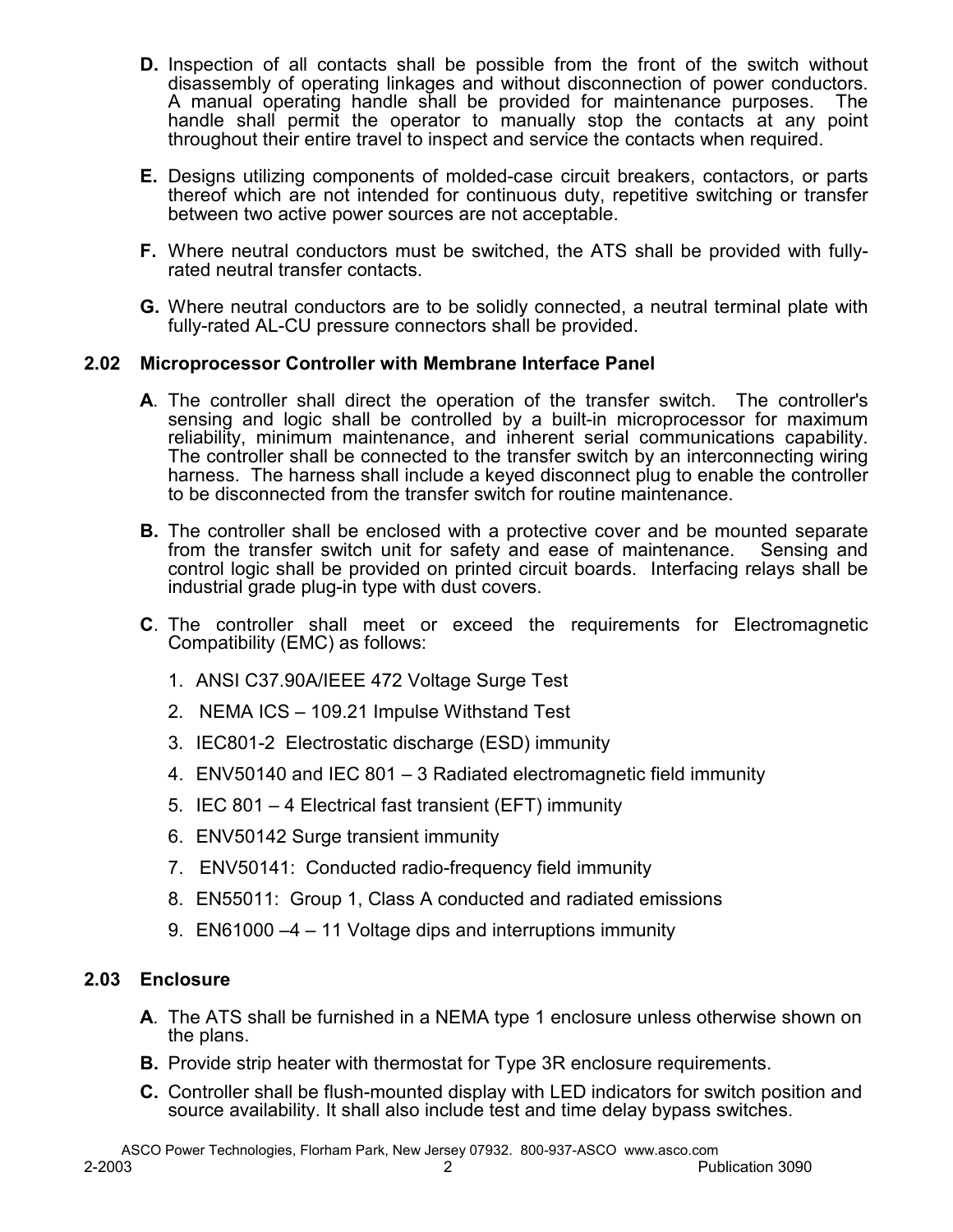## **PART 3 OPERATION**

## **3.01 Voltage and Frequency Sensing**

- **A.** The voltage of each phase of the normal source shall be monitored, with pickup adjustable to 95% of nominal and dropout adjustable from 70% to 90% of pickup setting.
- **B.** Single-phase voltage and frequency sensing of the emergency source shall be provided.

#### **3.02 Time Delays**

- **A.** An adjustable time delay shall be provided to override momentary normal source outages and delay all transfer and engine starting signals.
- **B.** An adjustable time delay shall be provided on transfer to emergency, adjustable from 0 to 5 minutes for controlled timing of transfer of loads to emergency.
- **C.** An adjustable time delay shall be provided on retransfer to normal, adjustable to 30 minutes. Time delay shall be automatically bypassed if emergency source fails and normal source is acceptable.
- **D.** A 5-minute cooldown time delay shall be provided on shutdown of engine generator.
- **E.** All adjustable time delays shall be field adjustable without the use of tools.

## **3.03 Additional Features**

- **A.** A set of gold-flashed contacts rated 10 amps, 32 VDC shall be provided for a lowvoltage engine start signal. The start signal shall prevent dry cranking of the engine by requiring the generator set to reach proper output, and run for the duration of the cool down setting, regardless of whether the normal source restores before the load is transferred.
- **B.** A push-button type test switch shall be provided to simulate a normal source failure.
- **C.** A push-button type switch to bypass the time delay on transfer to emergency, the engine exerciser period on the retransfer to normal time delay whichever delay is active at the time the push-button is activated.
- **D.** Terminals shall be provided for a remote contact which opens to signal the ATS to transfer to emergency and for remote contacts which open to inhibit transfer to emergency and/or retransfer to normal.
- **E.** Auxiliary contacts, rated 10 amps, 250 VAC shall be provided consisting of one contact, closed when the ATS is connected to the normal source and one contact, closed, when the ATS is connected to the emergency source.
- **F.** Indicating lights shall be provided, one to indicate when the ATS is connected to the normal source (green) and one to indicate when the ATS is connected to the emergency source (red). Also provide indicating lights for both normal and emergency source availability.
- **G.** Terminals shall be provided to indicate actual availability of the normal and emergency sources, as determined by the voltage sensing pickup and dropout settings for each source.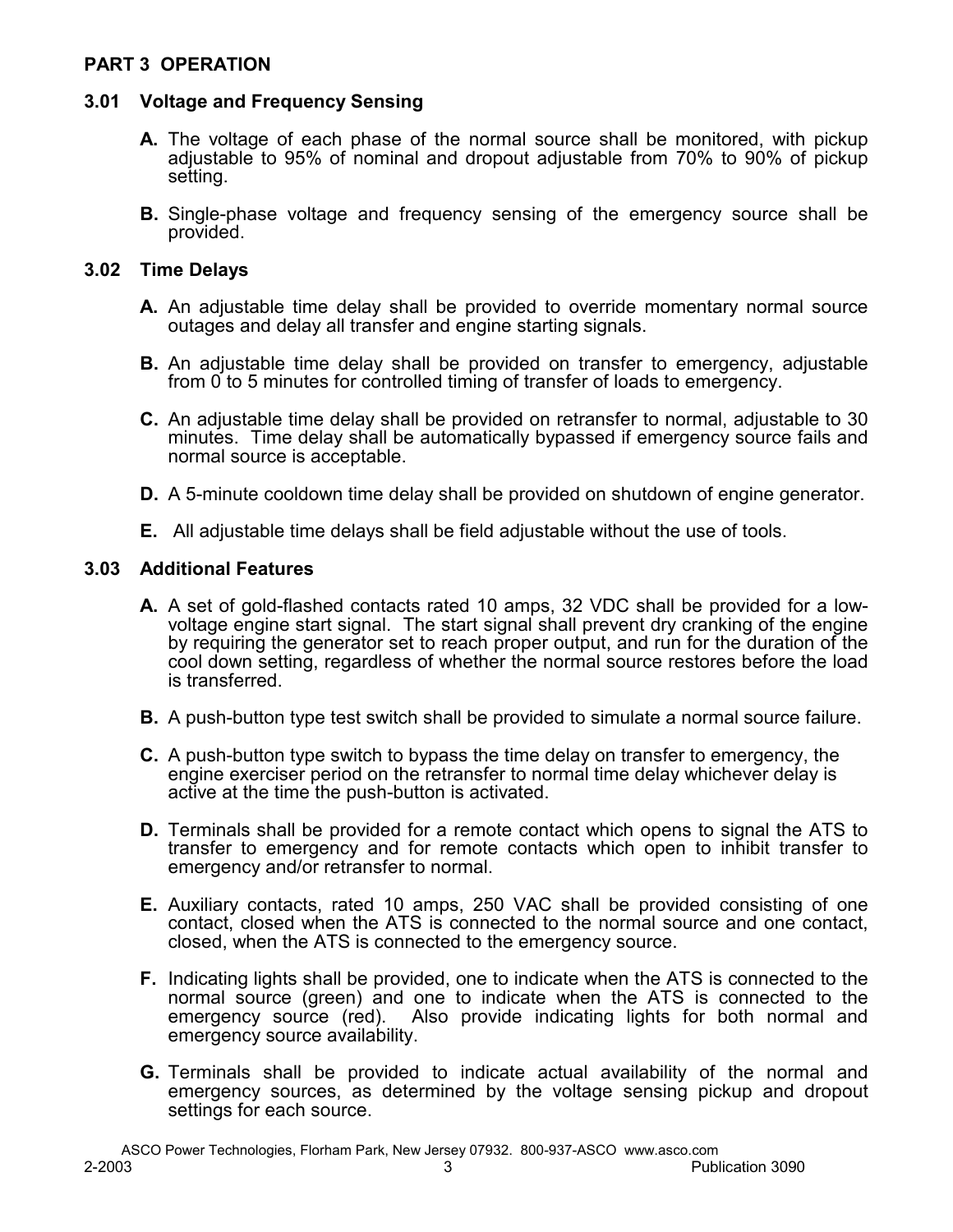- **H. Engine Exerciser**  An engine generator exercising timer shall be provided, including a selector switch to select exercise with or without load transfer.
- **I. Inphase Monitor**  An Inphase monitor shall be inherently built into the controls. The monitor shall control transfer so that motor load inrush currents do not exceed normal starting currents, and shall not require external control of power sources. The inphase monitor shall be specifically designed for and be the product of the ATS manufacturer.
- **J. Selective Load Disconnect** A double throw contact shall be provided to operate after a time delay, adjustable to 20 seconds prior to transfer and reset 0 to 20 seconds after transfer. This contact can be used to selectively disconnect specific load(s) when the transfer switch is transferred. Output contacts shall be rated 6 amps at 28 VDC or 120 VAC.

## **Optional Accessories (Specify if Required)**

- **K. Communications Interface**  A full duplex RS485 interface to provide remote monitoring and control by ASCO communications products (Accessory 72A).
- **L. Programmable Engine Exerciser** A seven day electronic time switch for automatic weekly testing of the engine - generator set. The exerciser shall be fully programmable and backed up by a permanent battery. (Accessory 11CD).
- **M. Enclosure Heater** A 125 watt enclosure heater with transformer and thermostat (adjustable from  $30^\circ$  to 140  $^\circ$  F) (Accessory 44 G).

#### **N. PowerQuest (Monitoring System)**

A PC based Automatic Transfer Switch (ATS) monitoring system designed to communicate with other ATSs located in remote locations shall be provided. System shall utilize serial communications capability inherent with the ATS microprocessor-based control panel product offering. Refer to separate Suggested Specification.